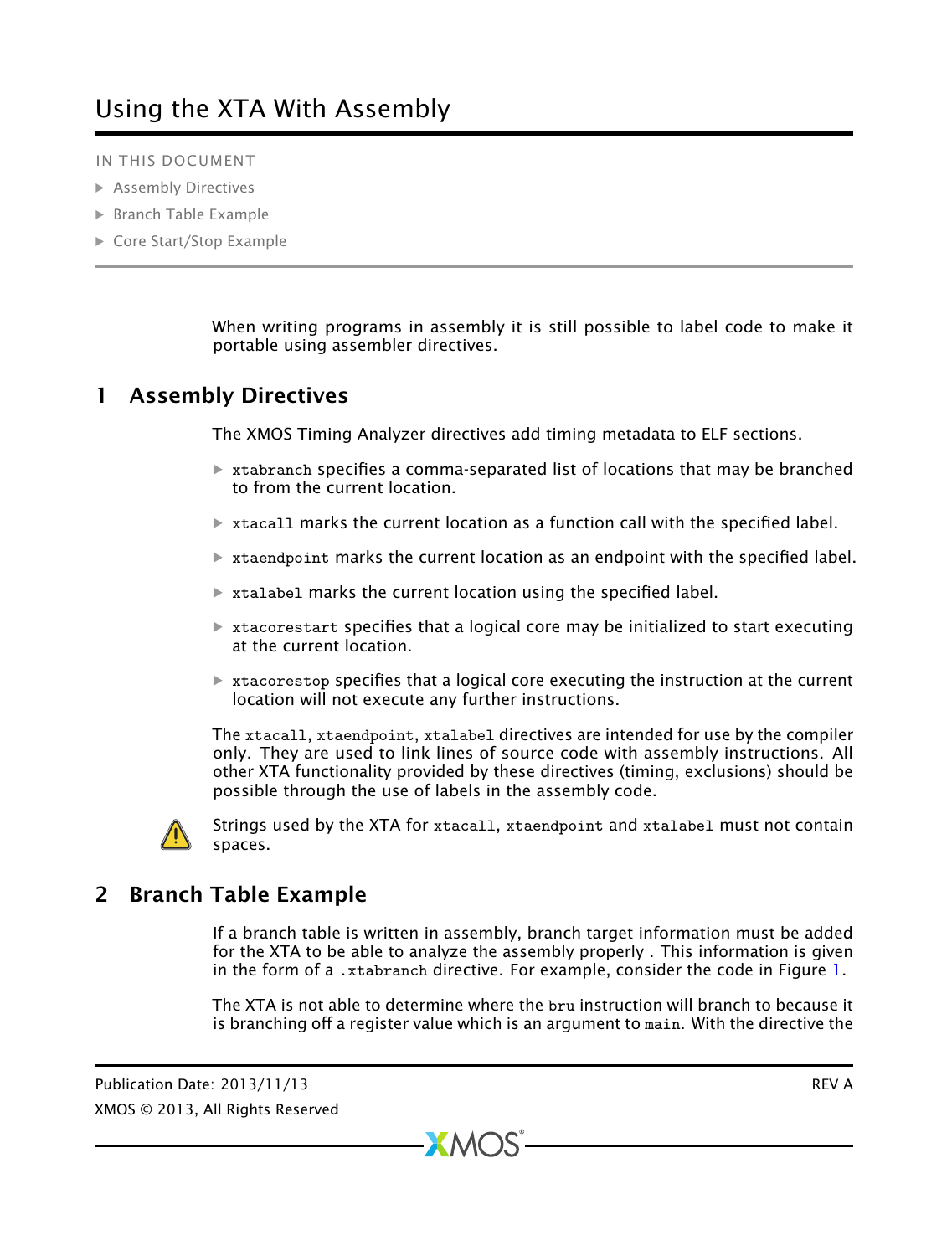```
. type f , @ function
. globl f
f:
    entsp 1
. xtabranch Ltarget1 , Ltarget2 , Ltarget3
    bru r0
Ltarget1 :
    bl taskA
    retsp 1
Ltarget2 :
    bl taskB
    retsp 1
Ltarget3 :
    bl taskC
    retsp 1
```
<span id="page-1-1"></span>Figure 1: Setting branch targets

> <span id="page-1-0"></span>XTA can consider the bru instruction to have the three targets (Ltarget1, Ltarget2, Ltarget3) and the XTA can successfully time the function.

## 3 Core Start/Stop Example

By default the XTA, assumes that the initial logical core starts executing at the RAM base. However, if developers add another core in assembly, they also need to add .xtacorestart and .xtacorestop directives for the XTA to know that the code is reachable. For example, consider the code in Figure [2.](#page-1-2)

```
. type main , @ function
. globl main
main :
    getr r1, XS1 \setminus RES \setminus TYPE \setminus COREldap r11 , secondCore
    init t[r1]: pc, r11start t[r1]
    ldc r1 , 0
loop :
    bf r1 , loop
    retsp 0
secondCore :
. xtacorestart
    ldc r0 , 1
    tsetmr r1 , r0
. xtacorestop
    freet
```
<span id="page-1-2"></span>Figure 2: Setting core start and stop points.

> With the xtacorestart and xtacorestop directives the XTA knows that the code after the label secondCore is reachable and hence can be analyzed.